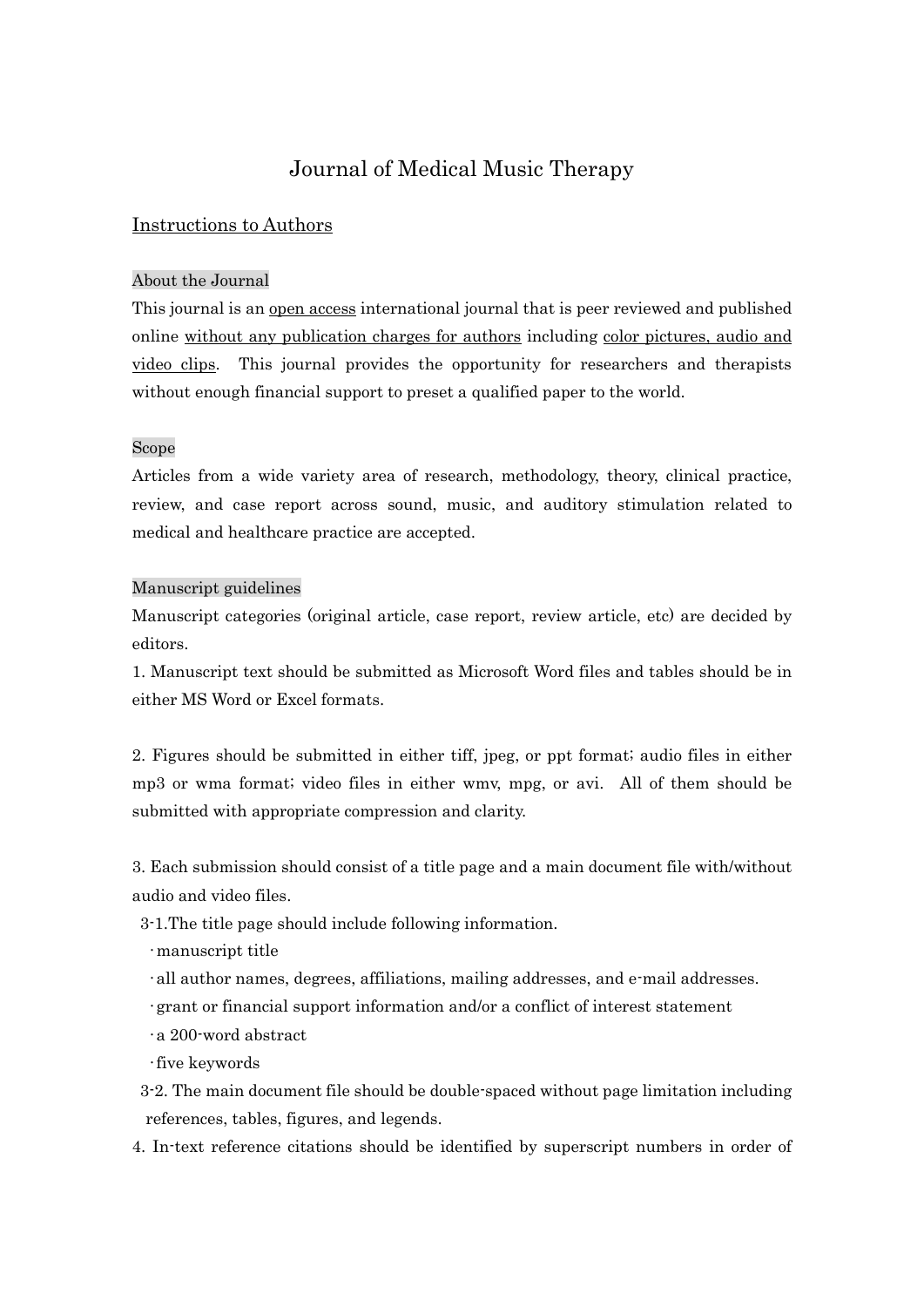appearance. A complete, numbered listing of references should be provided at the end of the article. Reference listings should be in sequence in the order they are cited in the text. Journal names should be abbreviated as specified by the National Library of Medicine. References should not include any unpublished observations or personal communications. See sample formats below.

•Journal article, 6 authors or less:

Duffy FH, Denckla MB, Bartels PH, Sandini G, Kiessling LS. Dyslexia: automated diagnosis by computerized classification of brain electrical activity. Ann Neurol 1980; 7: 421-428.

•Journal article, more than 6 authors (list first 3 authors + "et al."):

Crews DW, Gartska WR, Meyer B, et al. The physiology of the garter snake: Analysis and updates. Sci Am. 1980;245:158-159.

•Book:

Voet D, Voet JG. The Science of Biochemistry. 3rd ed. New York, NY: J Wiley; 1990.

•Chapter in a book:

Kuret JA, Murad F. Adenohypophyseal hormones. In: Gilman AG, Taylor P, eds. The Pharmacological Basis of Therapeutics. 8th ed. Orlando, FL: Grune & Stratton; 1976:1334-1360.

5. All figures and tables should be placed at the end of the file and numbered in the order they appear in text. Each table and figure submitted must be cited within the article.

6. Audio and Video Files: Authors are encouraged to submit audio and video clips to further illustrate their work. Acceptable audio and video file types are described in manuscript guideline 2.

7. Permissions and Releases: Material taken directly from a copyrighted source should be clearly identified, and the copyright holder's written permission to reproduce it must be submitted in a separate file. Note: Obtaining permission to reproduce copyrighted material is the author's responsibility, as is payment of any fees the copyright holder may request.

8. Identifiable audio and visual recordings and images of people should be accompanied by a signed release granting permission for their likeness to be reproduced in an article.